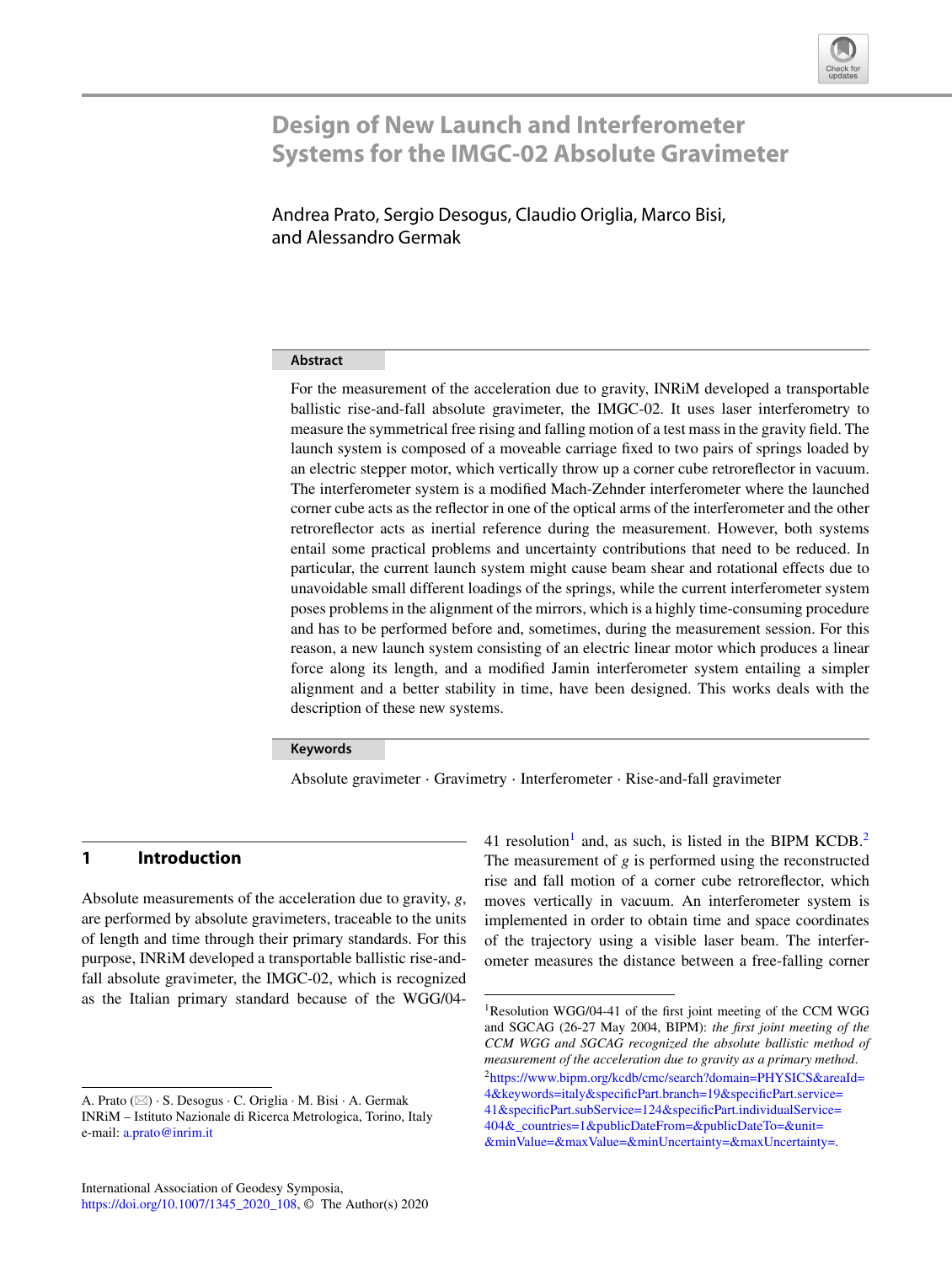



**Fig. 1** Schematic drawing and picture of the IMGC-02 absolute gravimeter

<span id="page-1-0"></span>cube retroreflector and a second retroreflector mounted on the quasi-inertial mass of a vibration isolation system. The gravimeter is composed of five main parts: (1) a launch system in a vacuum cylinder, (2) an interferometer system connected to an anti-vibrating system, (3) a laser body, (4) a photodetector and (5) a supporting frame, as shown in Fig. [1.](#page-1-0) A detailed description of the gravimeter can be found in D'Agostino [\(2006\)](#page-6-0) and D'Agostino et al. [\(2008\)](#page-6-1). However, the current launch system, which is composed of a moveable carriage supported by two pairs of springs, and the interferometer system, which is a modified Mach-Zehnder interferometer, introduce uncertainty contributions and practical problems that need to be overcome. For this reason, new launch and interferometer systems have been designed. This work deals with the description of the current systems and their future improvements.

#### **2 The Launch System**

The current launch system is composed of the vacuum chamber, the test mass and the launching pad. The launch chamber can be approximated to a cylinder with a diameter of 14 cm and a height of 65 cm. The base of the vacuum chamber is made of stainless steel and is supported by three legs equipped with levelling screws, which allow the vertical alignment of the chamber. The main part of the vacuum chamber is a flanged glass pipe, whose bottom part is fitted to the base, whereas the upper part is sealed with an aluminium cover. A BK7 glass window (5 cm diameter, 1.27 cm thick,  $\lambda$ /10 flatness, parallelism better than 2 arcsec) is positioned at the centre of this cover and allows the laser beam to reach the test mass. Connections are sealed by O-rings and, inside the glass pipe, a Faraday cage shields the test mass from electrostatic charges. The base of the chamber has two arm pipes: the first one is connected to a low noise turbo pump, the second to an ionisation vacuum gauge. A rotary pump carries out the coarse evacuation. A pressure of  $1 \times 10^{-3}$  Pa is reached after about 5 h.

The launching pad (Fig. [2\)](#page-2-0) can be approximated to a  $5 \times 5 \times 20$  cm<sup>3</sup> parallelepiped and is tightly connected to the base of the vacuum chamber. It supports, throws up and catches the test mass at the end of its trajectory. The test mass is a corner cube retroreflector, which has the property to reflect an incident ray parallel to itself regardless of the angular orientation. The corner cube has a mass of 0.15 kg and lies horizontally on three supports, which are the vertices of an equilateral triangle. These supports constitute the upper ending part of the catcher, which is fixed to a moveable carriage (0.15 kg) on a vertical linear bearing rail, screwed to an aluminium rectangular support. The carriage, in turn, is fixed to two pairs of series springs and is retained by an electromagnet. The starting horizontal position of the test mass, resting on the catcher, corresponds to the best alignment of the interferometer, i.e. the best overlapping between the test and reference beams. The thrust of the system (around 27 N) is given by the two pairs of series springs (elastic modulus approximately 1.1 N mm<sup>-1</sup> each),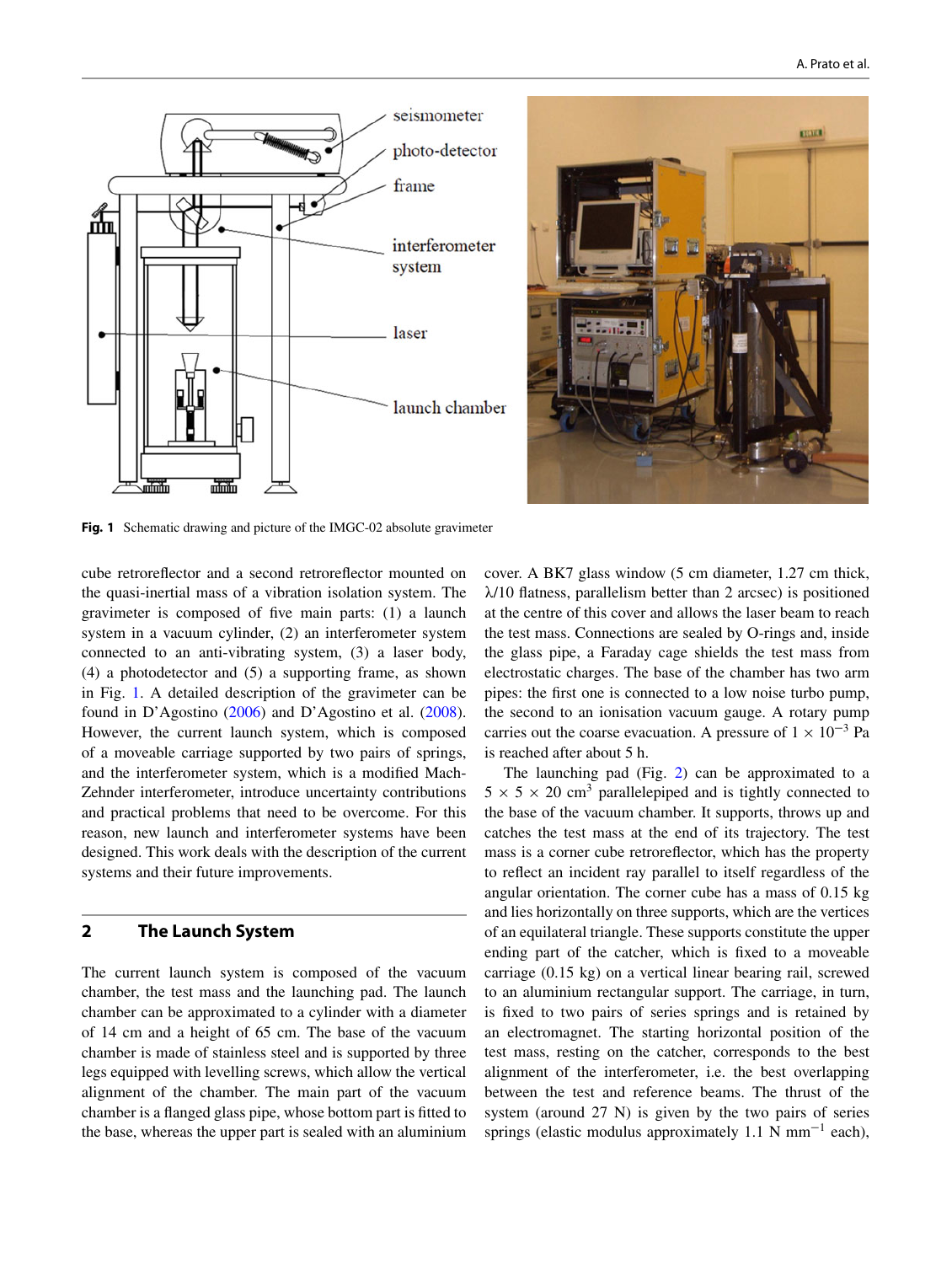



**Fig. 2** Schematic drawing (left) and picture (right) of the current launching pad

<span id="page-2-0"></span>which are arranged in parallel and loaded through a screw gear driven by an electric stepper motor. The vertical motion of the test mass is triggered by cutting off the exciting current of the magnet. The impulse is transmitted through the three supporting points to the test mass. When the mechanical action ends, the body hovers and its trajectory is tracked. The resulting total stroke of the mechanical system, before the release of the test mass, is around 25 mm. When released, the test mass has a speed of about 2 m  $s^{-1}$  and travels in the vacuum chamber a distance of about 20 cm. The launch system is automatically reloaded after the pad catches the free-falling test mass.

Ideally, the corner cube retroreflector realizes a point in space. Unfortunately, the corner cube's centre of mass is not coincident with its optical centre. For this reason, the corner cube is fitted in an aluminium frame, designed in such a way as to move the centre of mass of the assembly as close as possible to the optical centre. In this way, any rotation of the test mass around its centre of mass should affect neither the interferometer alignment nor the measured *g* value. Despite

the highest accuracy in the realization of the support, a small but unavoidable difference between the optical centre and the centre of mass is still present. This entails that beam shear effects and rotational effects might occur due to movements and rotations of the test mass on the horizontal plane, caused by (small) different loadings of the springs which generate, during the upward launch, lateral forces and moments on the moveable carriage. As a consequence, the two interfering beams can translate relative to each other; launches affected by a fringe visibility reduction above a fixed threshold (usually 10–20% of the maximum intensity) are rejected. The rotational effect, instead, introduces a centripetal acceleration, whose vertical component is added to the local gravity acceleration *g*. Experimental tests (D'Agostino [2006\)](#page-6-0) show that the average rotation of the test mass during the trajectory is 10 mrad and the associated angular velocity is 25 mrad  $s^{-1}$ , given a total flying time of around 400 ms. Considering the uncertainty in locating the optical centre and the centre of mass as a random variable with a uniform distribution within  $\pm 0.1$  mm, the expected uncertainty due to the rotation of the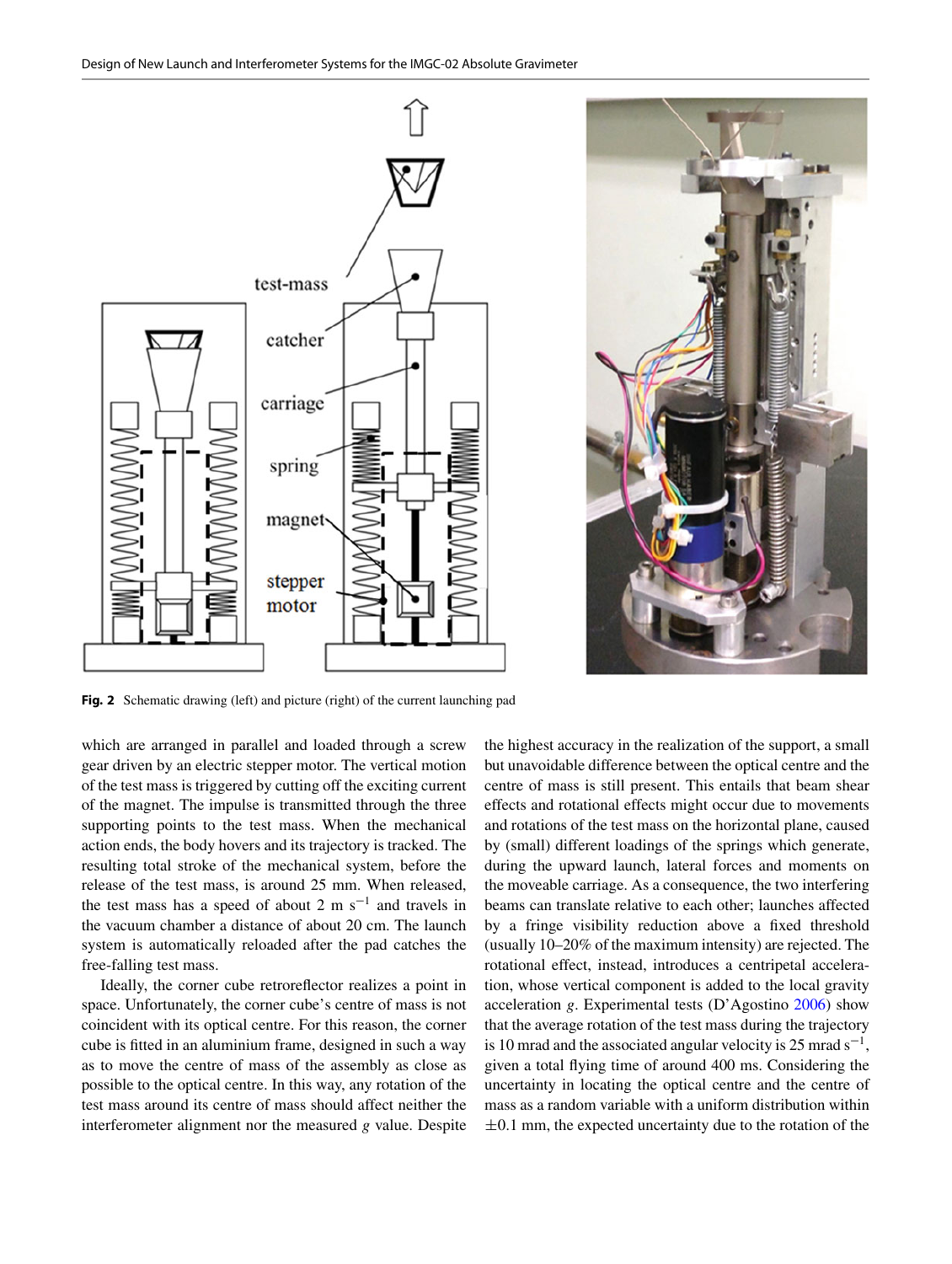



<span id="page-3-0"></span>**Fig. 3** Schematic drawing (left) and picture (right) of the new launching pad

corner cube is  $3.6 \mu$ Gal and represents one of the largest contribution to the uncertainty budget (D'Agostino et al. [2008\)](#page-6-1).

To overcome these issues, a new launch system has been designed (Fig. [3\)](#page-3-0). It can be approximated to a  $7 \times 7 \times 26$  cm<sup>3</sup> parallelepiped and consists of an electric linear motor, which has its stator and rotor unrolled to produce a linear force along its length, to which the moveable carriage and the catcher are fixed. As in the current system, the moveable carriage slides on a linear bearing rail screwed to an aluminium rectangular support. In this way, once aligned, beam shear and rotational effects should be minimized. A 50% decrease in the number of rejected launches is foreseen, and the rotational effect uncertainty is expected at least to halve. The linear motor has a maximum stroke of 780 mm, a peak force of 67 N and a continuous maximum force of 14 N. The presence of motor flanges enables the easy mounting of the linear motor on the aluminium structure, while the clamping plate design enables quick assembly and disassembly of the linear motors without disassembling the flange. The rate of movement of the magnetic field is electronically controlled via software, which allows one to track the motion of the rotor. In this way, it is also possible to design the downward motion profile in order to collect the test mass at the end of its falling motion.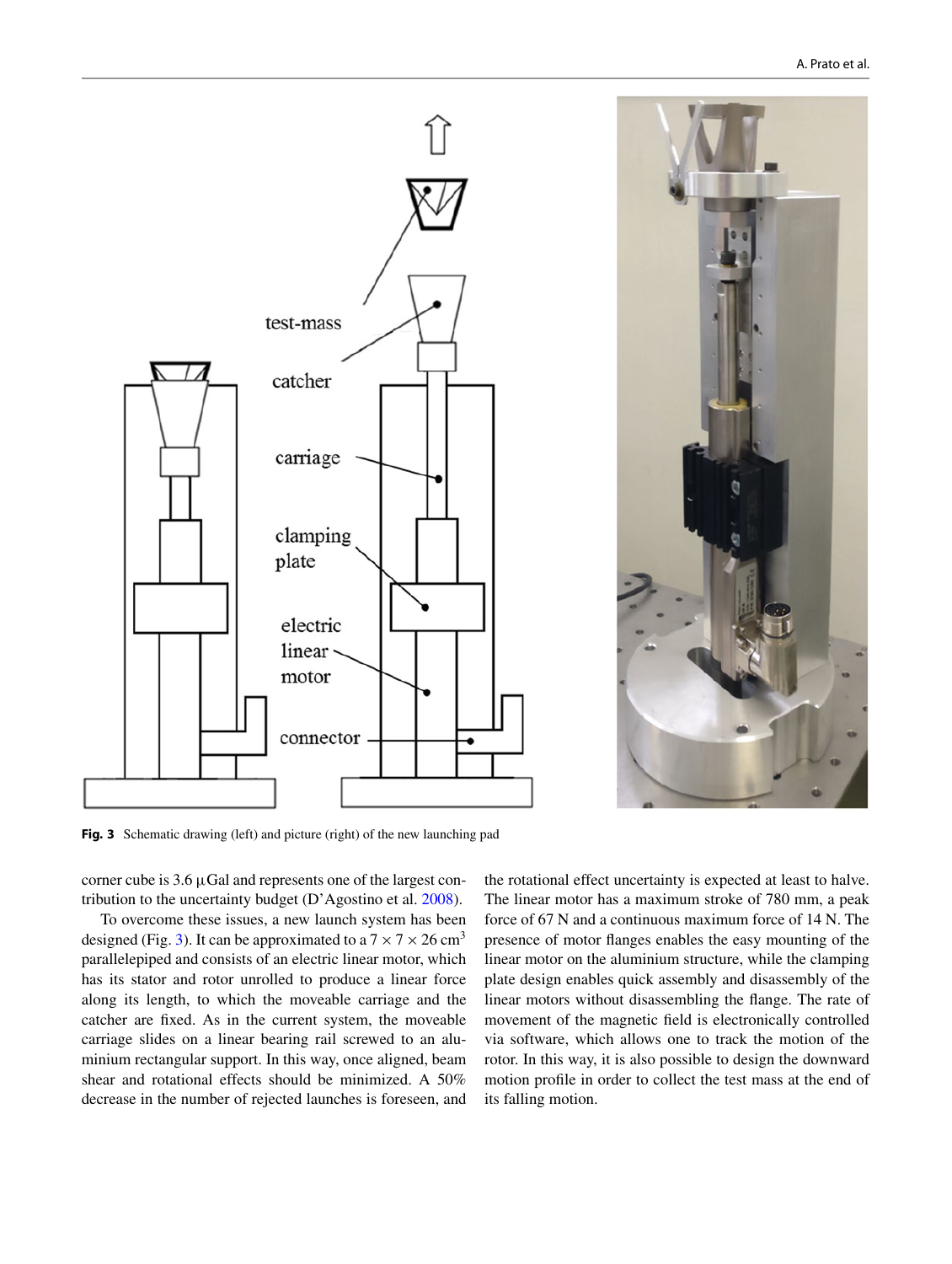## **3 The Interferometer System**

The current interferometer system is a modified Mach-Zehnder interferometer (Germak et al. [2002;](#page-6-2) D'Agostino [2006\)](#page-6-0). A scheme is reported in Fig. [4.](#page-4-0) The light emitted by the He-Ne laser ( $\lambda \approx 633$  nm) passes through an optical Faraday isolator (FI) which avoids any backreflection into the laser, possibly changing its wavelength and thus affecting the measurement. After the Faraday isolator, the beam is enlarged to 2 mm spot size by a beam expander (BE) and proceeds vertically toward a beam splitter (BS). The reflected beam proceeds horizontally toward a small corner cube  $(S_{CC})$ used to observe the vertical orientation of the beam through a telescope (T). The transmitted beam, vertically directed, is deviated by a moveable mirror  $(M_1)$  which can be rotated around two axes to adjust the direction of the shifting arm of the interferometer to the true vertical. These elements are needed to check the verticality of the laser beam. Afterwards the beam enters horizontally into the optical prism (OP) situated beneath the reference corner cube retroreflector  $(R<sub>R</sub>)$ . The OP has been designed in such a way that one half is a reflecting mirror and the other half is a beam splitter. The

incident light is divided into two beams by OP. One of the beams, which represents the fixed arm of the interferometer, proceeds horizontally and goes straight toward the detector (D); the second beam travels vertically down to the test mass's corner cube retroreflector  $(T_R)$  and forms the shifting arm of the interferometer; it is reflected back to  $R_R$  and strikes the movable mirror  $(M_2)$  after being reflected by the OP. The adjustment of  $M_2$  allows the beams to recombine at the second beam splitting portion of OP. The interference fringe causes cyclic variations in intensity, which are due to the change in the difference between the two optical path lengths at every half-wavelength displacement of the test mass retroreflector  $T_R$ . The detector converts the output light of the interferometer to an electric signal. The test mass trajectory is measured by timing this electric signal. Since the recombining beams have to be coaxial in order to avoid distortions on the laser interference fringes, the angular position of the mirror  $M_2$  has to be adjusted every time before the measurement and has to be monitored during the measurement. The alignment is achieved by rotating the mirror M2 around its two axes through a piezoelectric tilt actuator.





# The modified Mach-Zehnder interferometer

<span id="page-4-0"></span>**Fig. 4** Scheme of the current modified Mach-Zehnder interferometer (left) compared to the new modified Jamin interferometer (right). Abbreviations: OP optical prism, BE beam expander, FI Faraday iso-

## The new modified Jamin interferometer

lator, BS beam splitter, D detector, T telescope, IP interference pattern control, M mirror,  $R_R$  reference retroreflector corner-cube,  $T_R$  test-mass retroreflector corner-cube,  $S_{CC}$  small corner-cube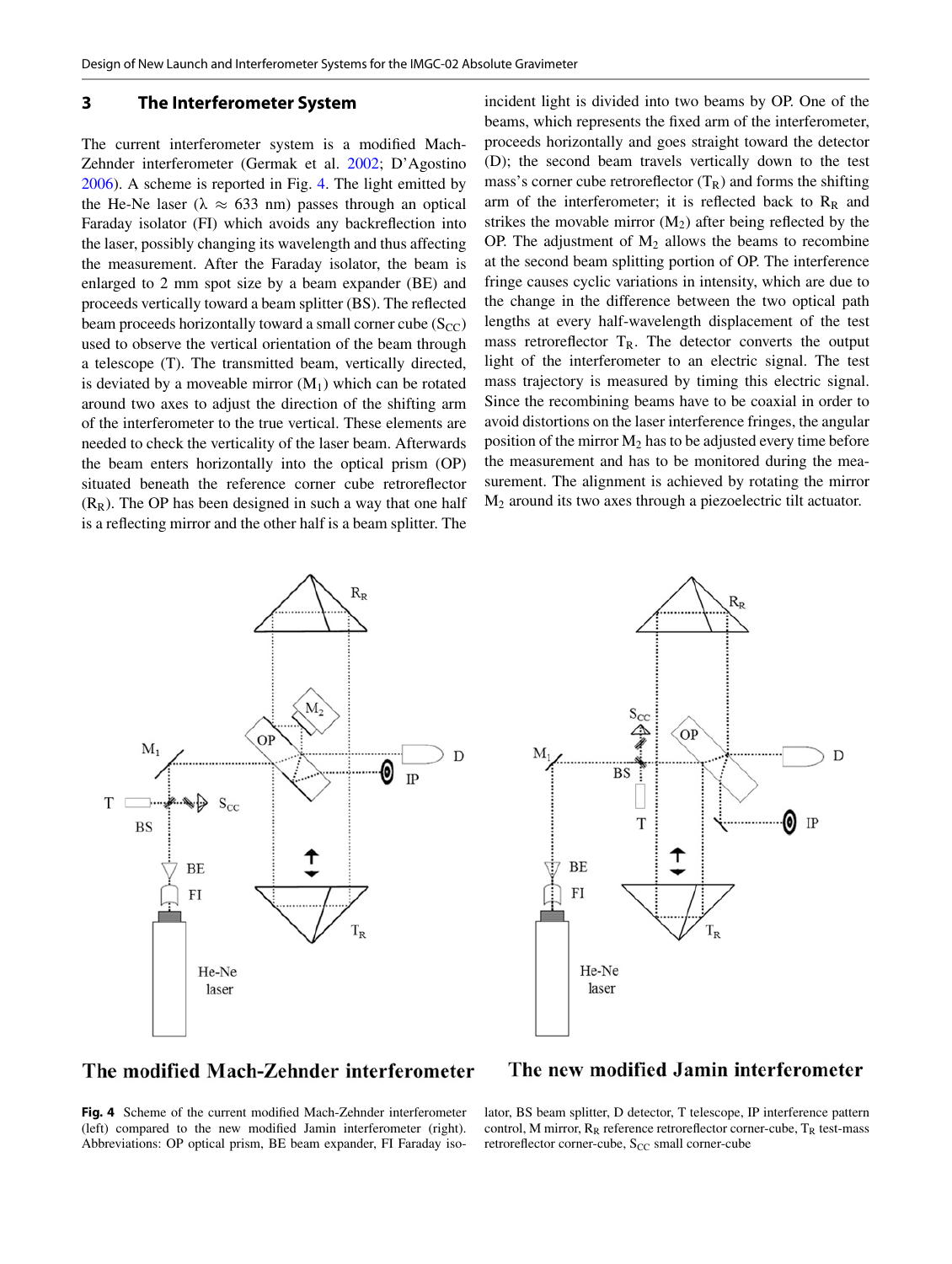

<span id="page-5-0"></span>**Fig. 5** 3D-Scheme of the new modified Jamin interferometer on the horizontal plane



<span id="page-5-1"></span>Fig. 6 Bottom view of the 3D-Scheme of the new modified Jamin interferometer integrated in the IMGC-02 rise-and-fall ballistic gravimeter

Unfortunately, this operation entails practical problems, is highly time consuming and has to be performed before and during the measurement session. For this reason, a new modified Jamin interferometer (Shamir [1999\)](#page-6-3) has been devised (Fig. [4\)](#page-4-0). Such system is similar to the modified Mach-Zehnder interferometer except that the two beams directly recombine on the OP, thus the movable mirror  $M_2$  is removed. A 3-D detail of the main part of the new system is depicted in Fig. [5,](#page-5-0) while its assembly in the gravimeter is shown in Fig. [6.](#page-5-1) The alignment of the recombined beams is possible by just shifting the reference corner cube retroreflector  $R_R$  along the horizontal plane. The main advantages are a simpler and faster alignment of the two beams and a better stability in time entailing an expected setting time reduction